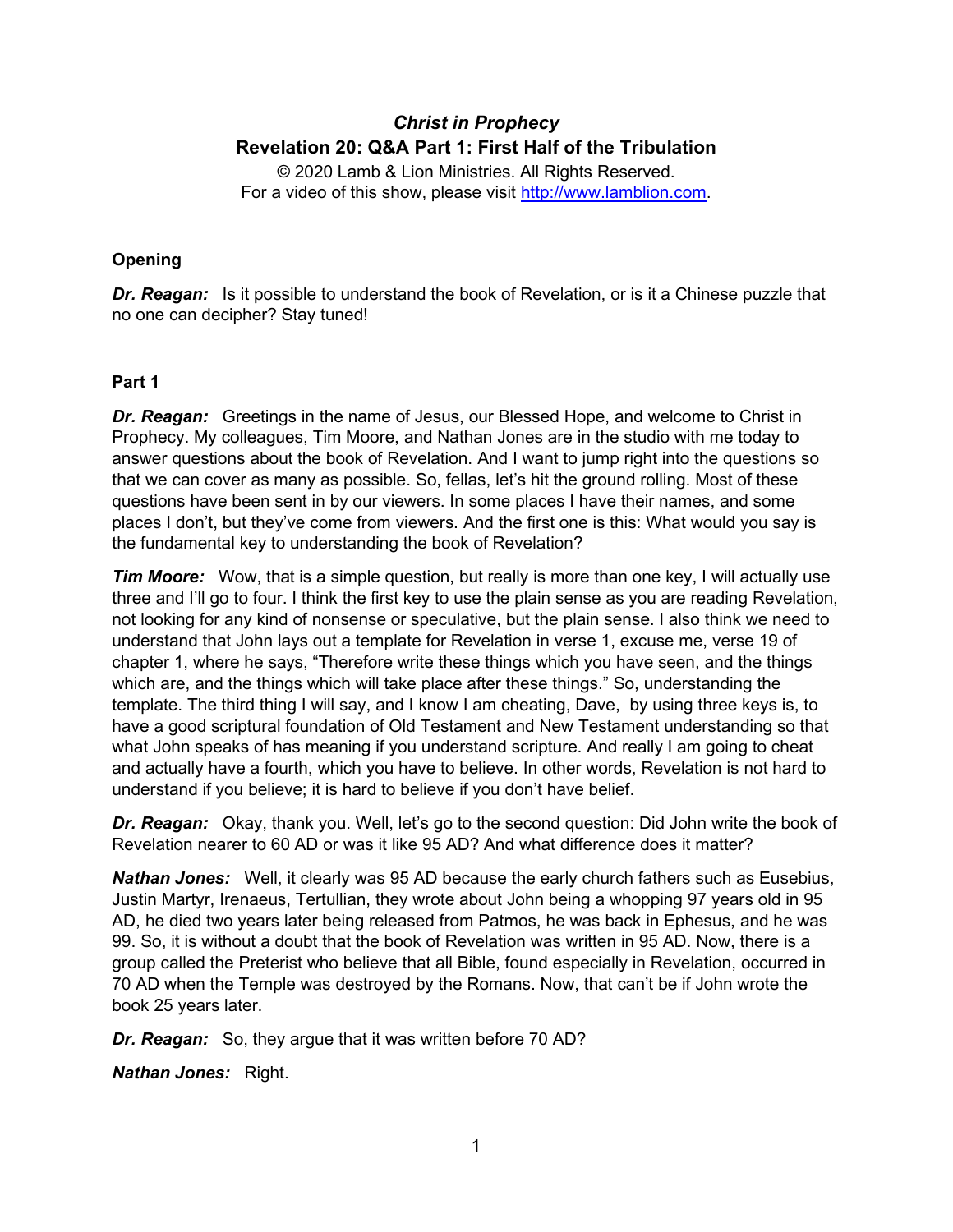*Tim Moore:* Yeah, but that argument didn't arise until about the year 1600. So, when that argument came about they had to move back the writing of the book of Revelation to make their argument substantive, and obviously we know better.

*Nathan Jones:* Absolutely.

*Dr. Reagan:* In the fact the type of persecution that is mentioned in there did not occur until Diocletian. So, it is obviously 95 AD.

*Nathan Jones:* Well, attested.

*Dr. Reagan:* Okay, number three, this comes from Ray S. in Utah: If Christians are raptured before the Tribulation begins then why bother to study the book of Revelation?

**Tim Moore:** Well, I think why bother studying the Old Testament? We didn't live in those days. But the Old Testament provides a foundation. It provides the prophetic fulfillment that Jesus manifest when He came to earth the first time with His First Coming, and His ministry. And it gives us an understanding of the sweep of human history from Creation all the way to the culmination at the end of the age. And so, God has provided this for us to better understand Him; it is revelation of Himself.

*Nathan Jones:* And I'd also add that you get a bonified blessing for, chapter 1, verse 3, "Blessed is he who reads, and those who hear the words of this prophecy, and keep those things which are written in it, for the time is near." You are promised a blessing, if you study, read, and take to heart the book of Revelation.

*Dr. Reagan:* Plus, the book of Revelation gives great hope, it assures us that we are going to win in the end.

# *Nathan Jones:* Amen.

*Tim Moore:* And Jesus is glorified here on the earth in the end.

*Dr. Reagan:* Absolutely.

*Tim Moore:* Yes.

*Dr. Reagan:* Okay, the fourth question, this is from Jim G: What is the day of the Lord that John refers to in Revelation 1:10? Is he talking about Sunday?

*Nathan Jones:* Well, there are two references. What John is saying is that he was on the Island of Patmos on the Lord's Day. So, the Lord's Day is a reference to the early church being Sunday, so, yes, so John is saying, "On Sunday, Jesus Christ came to me, and then brought me up to Heaven to see the Day of the Lord." So, you've got kind of a word play there. You've got the Lord's day is Sunday, but then he was taken to see the Day of the Lord, which is another name for the seven-year Tribulation; the time of Jacob's Trouble, or the Day of God's Wrath, that is what he is referring to with the Day of the Lord.

# *Tim Moore:* I agree.

**Dr. Reagan:** Okay. Fifth question: Revelation 1:1 says, the things described in the book, quote "must shortly take place" does this mean that the prophecies contained in the book were fulfilled in the First Century? That is a very good question.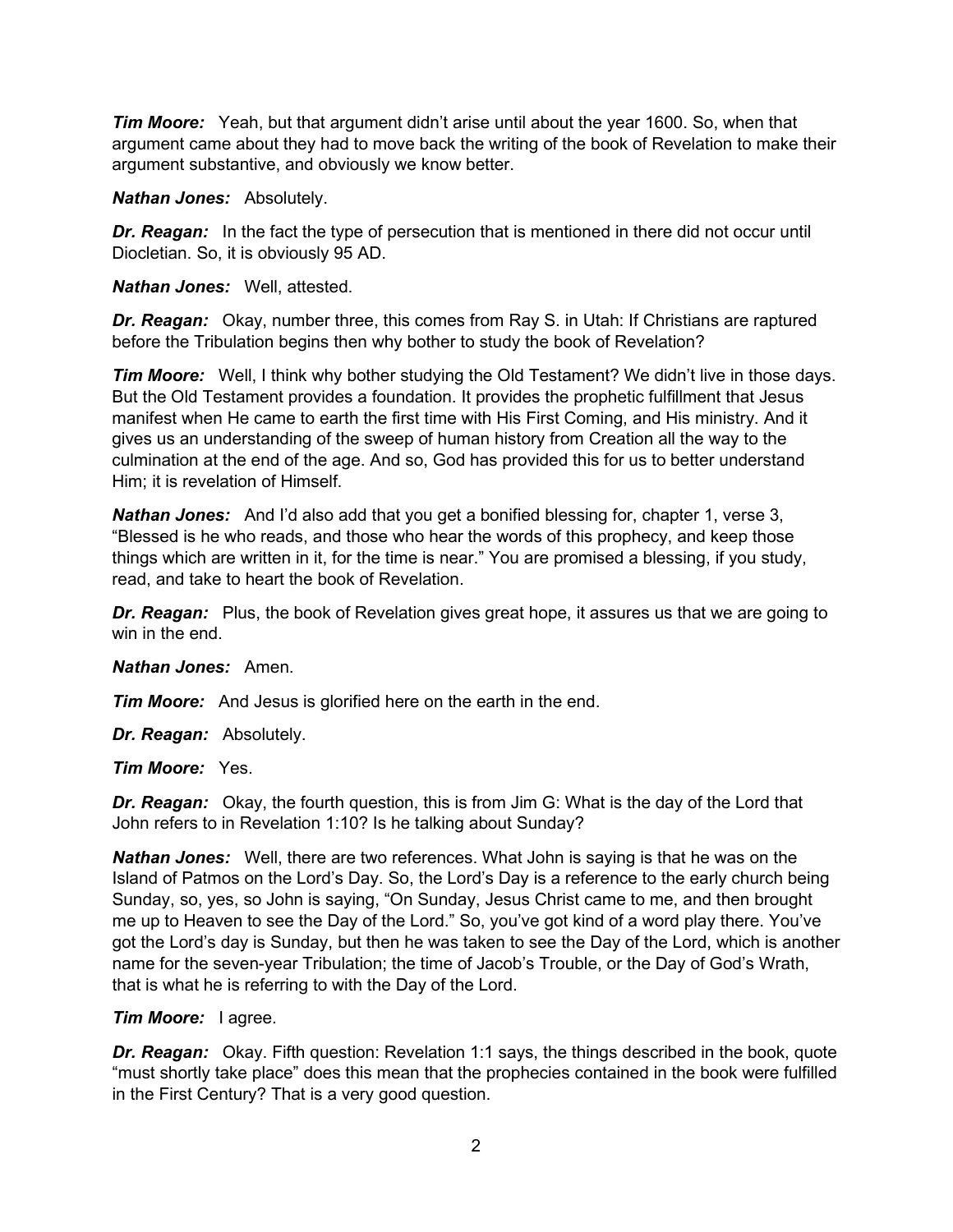*Tim Moore:* Well, I agree that it is a very good question. And I think it is important sometimes for us, even when we have a favorite translation to use other valid translations in our English language of Scripture. So, for instance, in the King James Version it says, "Must shortly come to pass." And that creates a little bit different emphasis. It is not just that they are going to happen in a soon period of time, but they are going to happen quickly. If you go back to the original text those words that we translate shortly, or shortly come to pass, in Greek says, "must soon come to pass." But it also means soon, quickly, shorty, and speedily. I think what John is saying is he wanted to emphasize the imminence of this period of the earth coming about, in other words the imminence of Jesus return for His Church. And then when it begins it will happen very quickly. Now, you say well, that's been 2,000 years, that is not exactly speedily. But had John said, "Well, eventually these things would come to pass." It would have had a completely different emphasis. So, I think the word that he used in Greek indicates that it will imminently happen and then when it does it will happen very quickly.

*Dr. Reagan:* Well, not only that, not only what the word he uses, but just history itself proves that what he was talking about was imminence; that these were things that could happen any moment.

# *Tim Moore:* Exactly.

*Dr. Reagan:* And they haven't happened, so we know he is speaking about imminence. Preterists take the position that because of this all of these prophecies had to be fulfilled before 70 AD. Where? How were they fulfilled? And the only way they can argue it is to spiritualize all of them to mean something other than what they say.

#### *Tim Moore:* Exactly right.

**Nathan Jones:** The Greek word is "en tachei" it means when it happens it will happen fast, and that is what John is referring to.

# *Tim Moore:* Exactly right.

*Dr. Reagan:* Okay, let's go to the next one. This is from Johnny R. of Arkansas; we got the state here. And he says: Do the seven churches of Revelation represent time periods in Church History?

**Nathan Jones:** Absolutely. Let's bear in mind though that Jesus wanted John to record a letter that would go to seven actually churches in Asia Minor: Ephesus, Smyrna, Pergamum, Thyatira, Sardis, Philadelphia, and Laodicea.

*Dr. Reagan:* Every one of which was a different kind of church.

# *Tim Moore:* Yes.

**Nathan Jones:** It was Asia Minor which is western Turkey, and it went in a circle all the way around and then back to Ephesus again. Now, each of these churches, though, now that we have hindsight we can look back and see they were different time periods. For instance, the legalistic church Ephesus occurred between 30 and 95. We see the persecuted church, Smyrna, between 95 and 312. We can see that the different personality traits that God gave it where He credited them for doing something good and admonished them for something bad.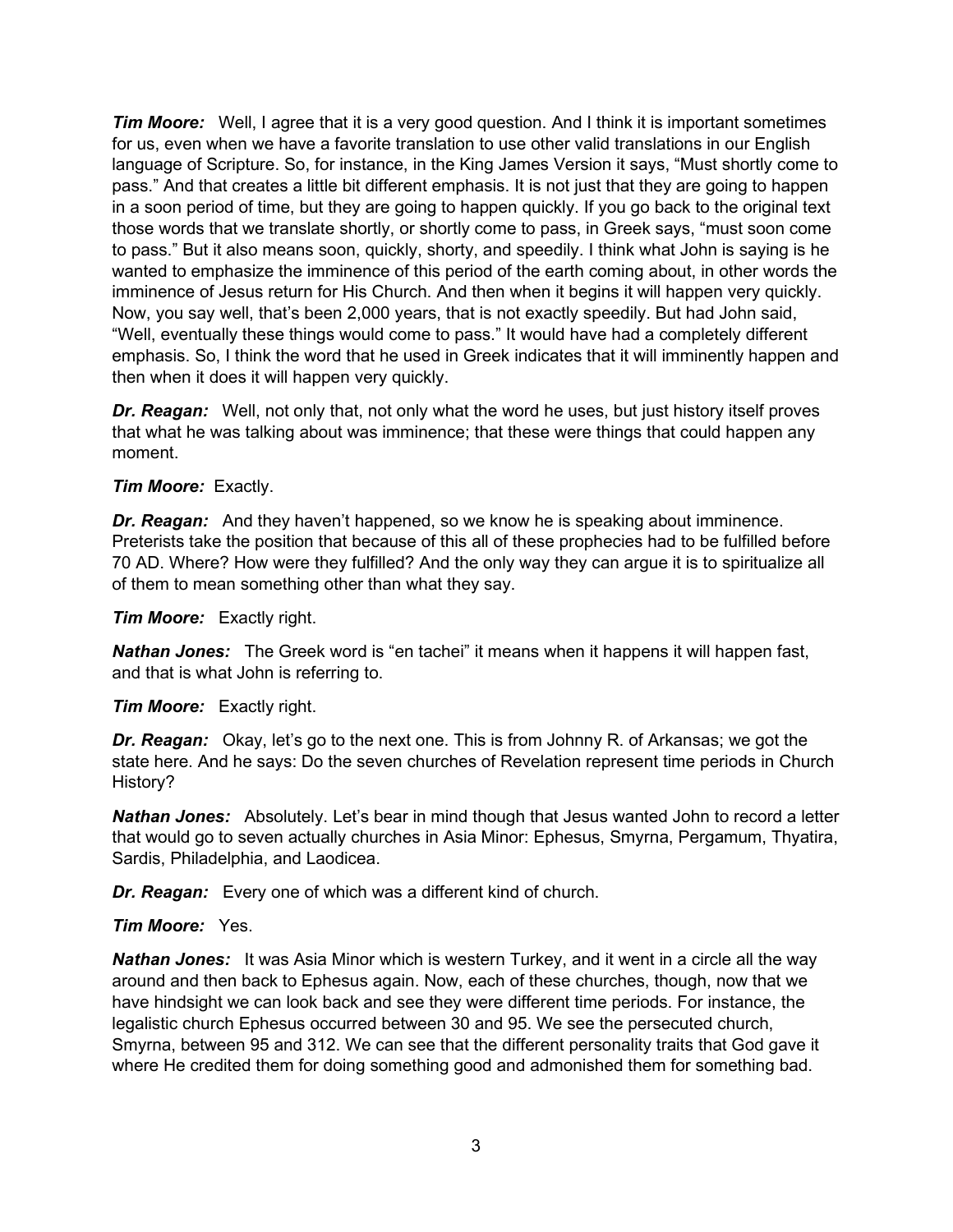*Dr. Reagan:* Now, all of them existed during all that period of time, but the predominate one was.

*Nathan Jones:* Represents a time period, which would put us in the last one, Laodicea the apathetic church.

*Dr. Reagan:* And boy are we ever there.

*Nathan Jones:* 1925 until today. You can find in every church really kind of one of these churches represented, and you can find in every believer is one of these churches represent too.

*Dr. Reagan:* And every church that we have today.

*Nathan Jones:* Right. So, I think this was the template that you brought up early about the outline given in the Bible of what John saw, what is going on, and then what is the future, chapter 2 and 3 deal with Church history, all 2,000 years.

*Tim Moore:* I agree. And I think it is important to realize, as you said, we are in these last days, Laodicea thought it self rich, but the Lord said you are blind, wretched, and poor and naked. And surely that describes our culture even today.

*Dr. Reagan:* One of the worst churches pictured in the Bible, and yet, on the internet one day I typed in Laodicea church and there are some churches that are named Laodicea. I don't think they ever read the book of Revelation.

*Tim Moore:* Maybe not, know thy self, who knows.

*Dr. Reagan:* Okay. Many promises are made to overcomers in chapters 2 and 3 in Revelation, in fact a whole bunch of them, about 14 promises are made. Who are overcomers?

*Tim Moore:* Well, I love the promises themselves because all of us can claim those promises for ourselves. Whether it is to sit on the throne of Jesus. Whether it is to reign with Him. To eat of the Tree of Life. To eat of hidden manna. Or this is what I love Nathan, to get a new name.

#### *Nathan Jones:* Absolutely.

*Tim Moore:* My parents gave me this name, but the Lord is going to give me a new name. John tells us in 1 John, I'll actually go back there, chapter 5:4-5, he says, "For whatever is born of God overcomes the world, and this is the victory that has overcome the world—our faith. Who is the one who overcomes the world, but he who believes that Jesus is the Son of God?"

*Dr. Reagan:* Amen. Amen.

*Tim Moore:* So, if you put your faith in Jesus.

*Dr. Reagan:* You are an overcomer.

*Tim Moore:* I am an overcomer. As are you, and you and anyone else watching today who has put their faith in Jesus Christ.

*Dr. Reagan:* Okay, great, number 8: Where is the Rapture in the book of Revelation?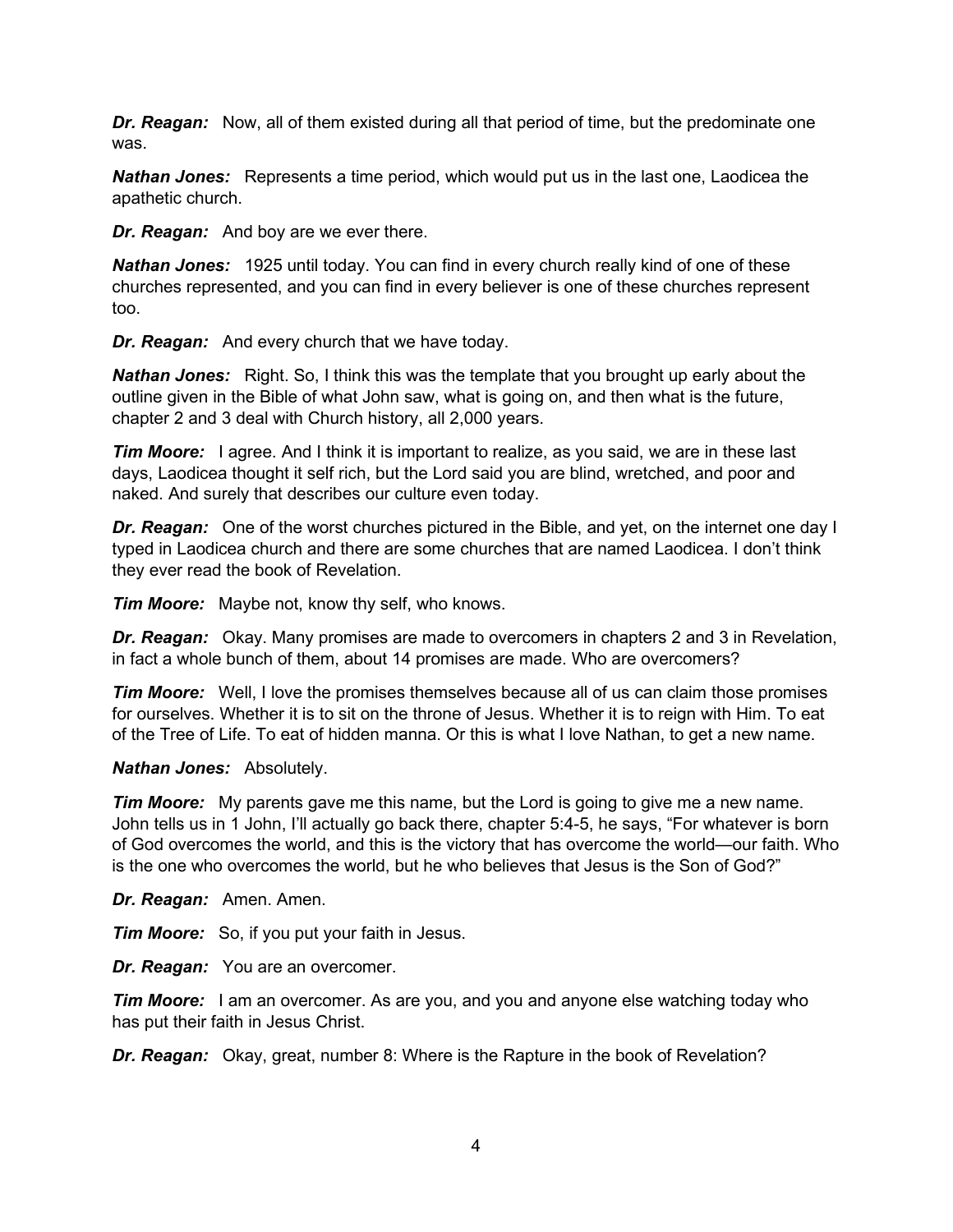*Nathan Jones:* Well, people look for the Rapture in the book of Revelation. I find it particularly in chapter 3 verse 10, where the Church is promised to not have to endure those days. It ties with 1 Thessalonians 1:10, and 5:9, and other verses where the Church, the Bride of Christ, is promised not to have to endure it. So, there is a reference to the Rapture there. But if you are looking for a symbolic example of the Rapture, when John was caught up, and that is what Rapture means, caught up, and taken to Heaven to see the Tribulation, and the Millennial Kingdom, and the Eternal State that would follow. That is a form of the rapture of the Church.

*Tim Moore:* And that happens in chapter 4, verse 1, and it says, "Come up here." And immediately he is taken up and sees all the things that transpire during the Tribulation.

*Dr. Reagan:* Okay, here is a wonderful question from Leah N., it says: Do chapter 6-19 represent the wrath of God being poured out on the earth, or is the wrath of God limited only to certain judgments during the seven years of the Tribulation?

*Tim Moore:* No, all of that is the wrath of God in this sense, we are told that in chapter 6, verse 1, it is Jesus Himself who breaks the seals.

*Dr. Reagan:* That's the Seal Judgment. Yeah.

*Tim Moore:* He breaks every seal. In chapter 6, verse 16 the people on the earth recognize that this is the wrath of the Lamb. So, they understand that. We are told that the angels are commanded by God to blow trumpets. And so, the trumpet judgments, that is the wrath of God. All of this is God pouring out His wrath to restore people, or bring them to repentance, and obviously to punish those who are in rebellion.

*Dr. Reagan:* And that is a very important point because when people argue that only certain things are the wrath of God like the Bowl Judgments at the end, then they can argue that the Rapture is going to occur in the middle of the Tribulation because we are only protected by the wrath of God, and the first part is the wrath of Satan, or the wrath of man, or something like that.

*Nathan Jones:* But there is some very clear wording that tells us that like Revelation 6:17 calls it the Great Day of His Wrath, Greek "hamera". In other words, the wrath began with the Seal Judgments. You get to the Bowl Judgments and it says this is the end of His wrath. Here it is ending.

*Dr. Reagan:* Yeah, that's right. That's right.

*Nathan Jones:* So, clearly everything that came before is wrath as well.

**Dr. Reagan:** Okay very quickly from Jean S.: Throughout chapters 6-19 there are references to Saints, is this speaking of the Church? And if so, doesn't this refute the idea of a Pre-Tribulation Rapture? Good question.

*Nathan Jones:* Well, there's always been Saints. You've got Old Testament Saints. You've got Church Age Saints. These are the Tribulation Saints. These are the people that after the Church has been raptured will get saved after that.

*Dr. Reagan:* Okay. Are the series of judgments in Revelation 6-19 presented in chronological order? We only have a few second fellas.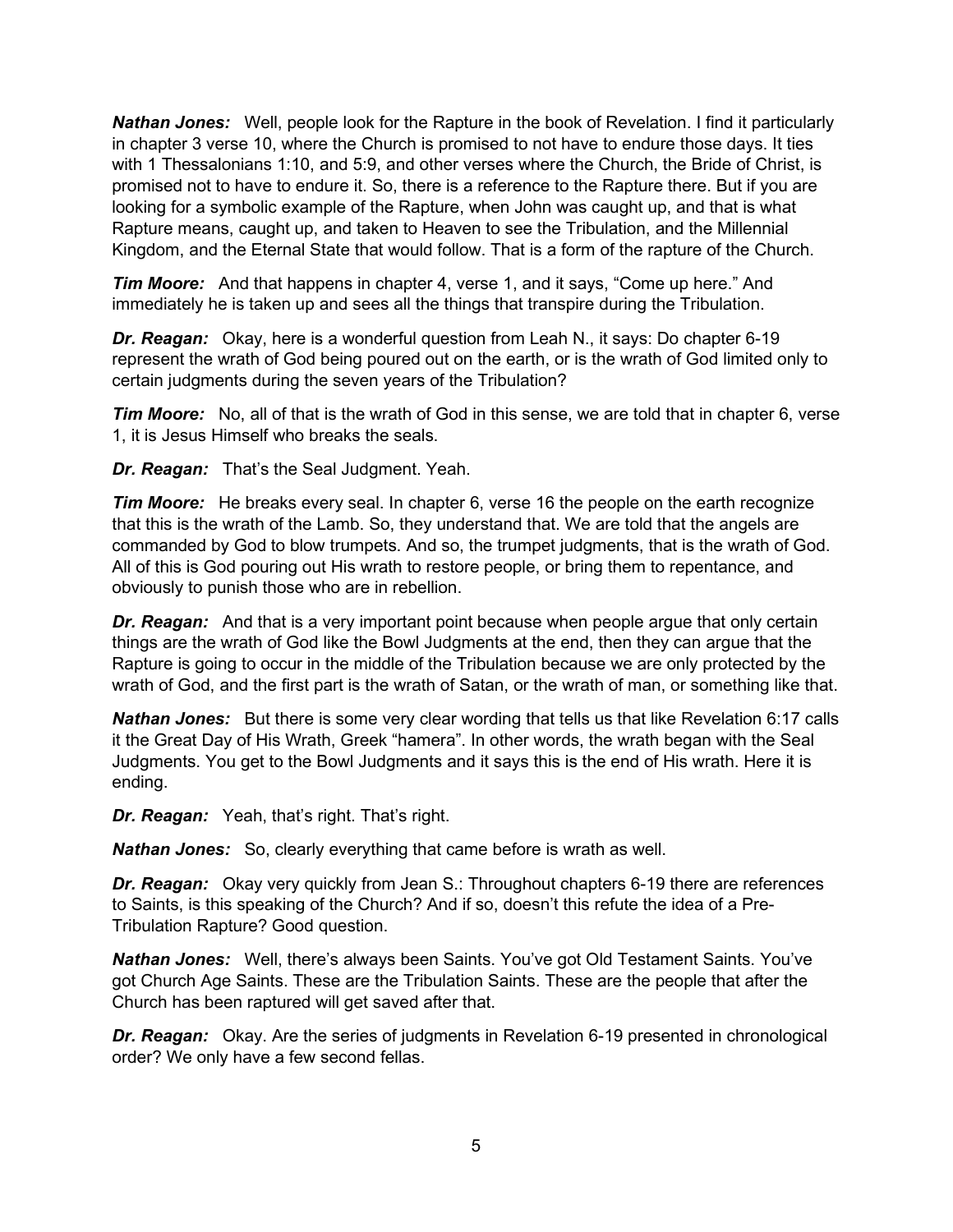*Tim Moore:* I think there is no reason to believe otherwise. In other words, if you step through even the seal judgments for instance we have the false Christ manifesting himself, which leads to war, which leads to famine, death, and then martyrdom. That is a very chronological flow. And I think there is no reason not to think that the entire book of Revelation and the judgments are chronological in order.

*Dr. Reagan:* Folks, I've never heard these two guys talk so fast in all my life. We got a lot of questions covered; we are going to cover more. We are going to take a brief break for a special announcement, and then we will be right back with more questions, and more answers concerning the book of Revelation. So, hang on.

# **Part 2**

*Dr. Reagan:* Welcome back to Christ in Prophecy and our responses to questions about the Book of Revelation. And let me emphasize something, we could talk an hour about everyone of these questions. But what we are trying to do is to cover as many as possible and just give you the fundamental facts, or truth about each question. So, fellas let's get back to it. The first question that I want to ask is one about whether or not the book of Revelation is in chronological order.

*Nathan Jones:* Well, to follow up what Tim said, absolutely. The Bible from beginning to end is chronological order. The Seals, the Trumpets, and the Bowls aren't iterations of the Seal Judgments, they are separate judgments. But there are times where it looks so terrible, and everyone is panicking and you don't know if you want to keep reading Revelation, that Jesus stops it, He gives you a flashforward in Revelation 10, and other chapters where He stops. There is a parenthesis there. They flashforward to the end to see Jesus' victory, to give the reader hope that everything is going to turn out okay.

**Dr. Reagan:** Yeah, I think that's the problem that people have, we are used to flashbacks in movies, flashbacks in novels, but not flashforwards.

# *Tim Moore:* No.

*Dr. Reagan:* But God knows the future, and so He gives us flashforwards, and you have to watch for those in the book.

*Tim Moore:* I think it is beautiful even in the first chapter in verse 4, and in verse 8 John captures the fact that he is talking to and recording, he's being dictated these letters for instance from Him who is, who was, and who is to come. And so, Jesus right there captures in His own title the fact that He is, He was, and He is to come. Past, present, and future.

# *Dr. Reagan:* There you go.

*Tim Moore:* So, Revelation has the whole overplay of human history, and God can see it all for a God's eye view if you will.

*Dr. Reagan:* Next question: The seventh chapter of Revelation mentions 144,000 persons who are going to be sealed by the Holy Spirit and serve as special servants of God during the Tribulation. Most commentaries say this is a symbolic reference to the Church, others say it is the Jehovah's Witnesses, what about it?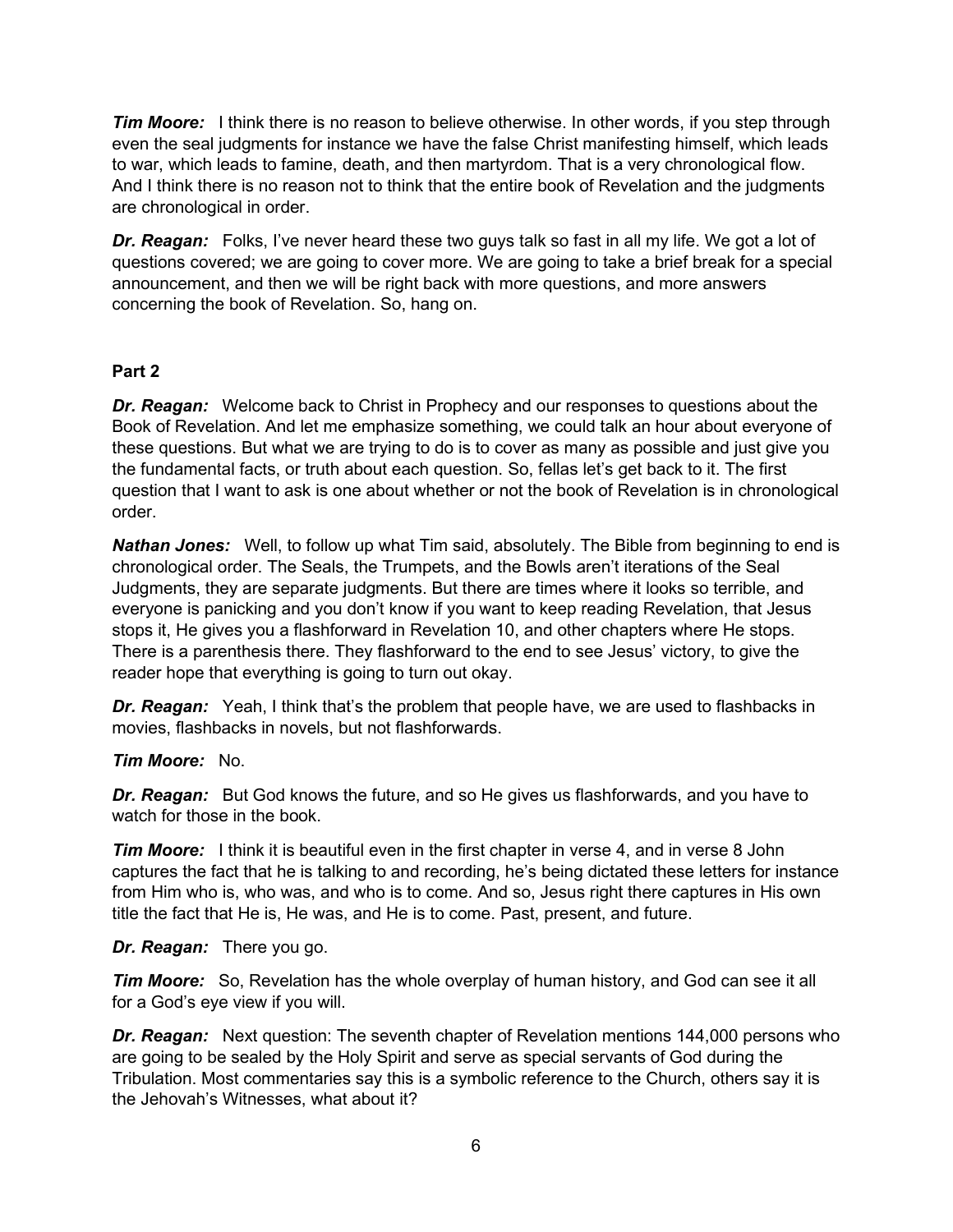*Tim Moore:* I cannot imagine in all honesty how someone could read chapter 7 and see reiterated over and over again that these are 144,000 sealed from every tribe of the sons of Israel. And just incase you didn't understand that point then the Lord goes on to say, "From the tribe of Judah. From the tribe of Asher. From the tribe of Manasseh."

*Dr. Reagan:* Yet, most commentaries say they are the Church.

*Tim Moore:* Yeah, well, you know what that is a commentary that has spiritualized the clear text of scripture.

*Dr. Reagan:* And it is also a reflection of Replacement Theology.

*Tim Moore:* Oh, it most certainly is.

*Dr. Reagan:* We don't have any purpose for the Jews.

*Tim Moore:* And quite frankly it is a reflection of a degree of Anti-Semitism that has resented the Jews, and resented God's blessing on them. And denies Romans 9-11. Denies many other promises that are still to be fulfilled. Not because of Jewish faithfulness, but because of God's faithfulness. And really a person who would comment that this is just to be appropriated by the Church, is dismissing the very promises of God, and emptying God's faithfulness.

*Dr. Reagan:* Okay, let's go to the next one. You wrote an article about this recently, so I am going to address this to you, Nathan.

### *Nathan Jones:* Okay.

*Dr. Reagan:* The war of the Antichrist that begins in chapter 6 with his attempt to conquer the world seems to morph into a nuclear war beginning with the Trumpet Judgments in chapter 8 where it speaks of one-third of earth being burned. Could this be the case?

*Nathan Jones:* Absolutely. Clearly the nuclear arsenal, we have enough nuclear weapons to incinerate the world over 40 times. And it is being held back by the hand of God, the restraining influence you've read in the Bible. But as you read through the Bible, take for instance here in Revelation 6:14, "Then the sky receded as a scroll when it is rolled up, and every mountain island was moved out of its place, and the kings of the earth, and the rich men they all hide themselves in caves and cry out for the wrath of the Lamb to stop." That is an exact description of what a nuclear explosion looks like as the sky rolls away. So, as the Antichrist conquers the world and sets up his kingdom. And a quarter of the world population dies, we know that the nuclear arsenal at some point will be let loose on the earth.

*Dr. Reagan:* Yes, and in Luke 21 verse 26 Jesus said, that in that time men will faint from fear over the expectation of things coming upon the world for the powers of the heavens will be shaken. That sounds like a nuclear war to me.

*Tim Moore:* It does.

*Nathan Jones:* Absolutely.

**Dr. Reagan:** Okay, next question: The fifth Trumpet Judgment is presented as a plague of locusts that is allowed to torment mankind for five months with horrible stings. What are these locusts? Are they some sort of special locust, or are they a first century picture of modern day drones? Or could they be demons? This is from Martha C. Good question.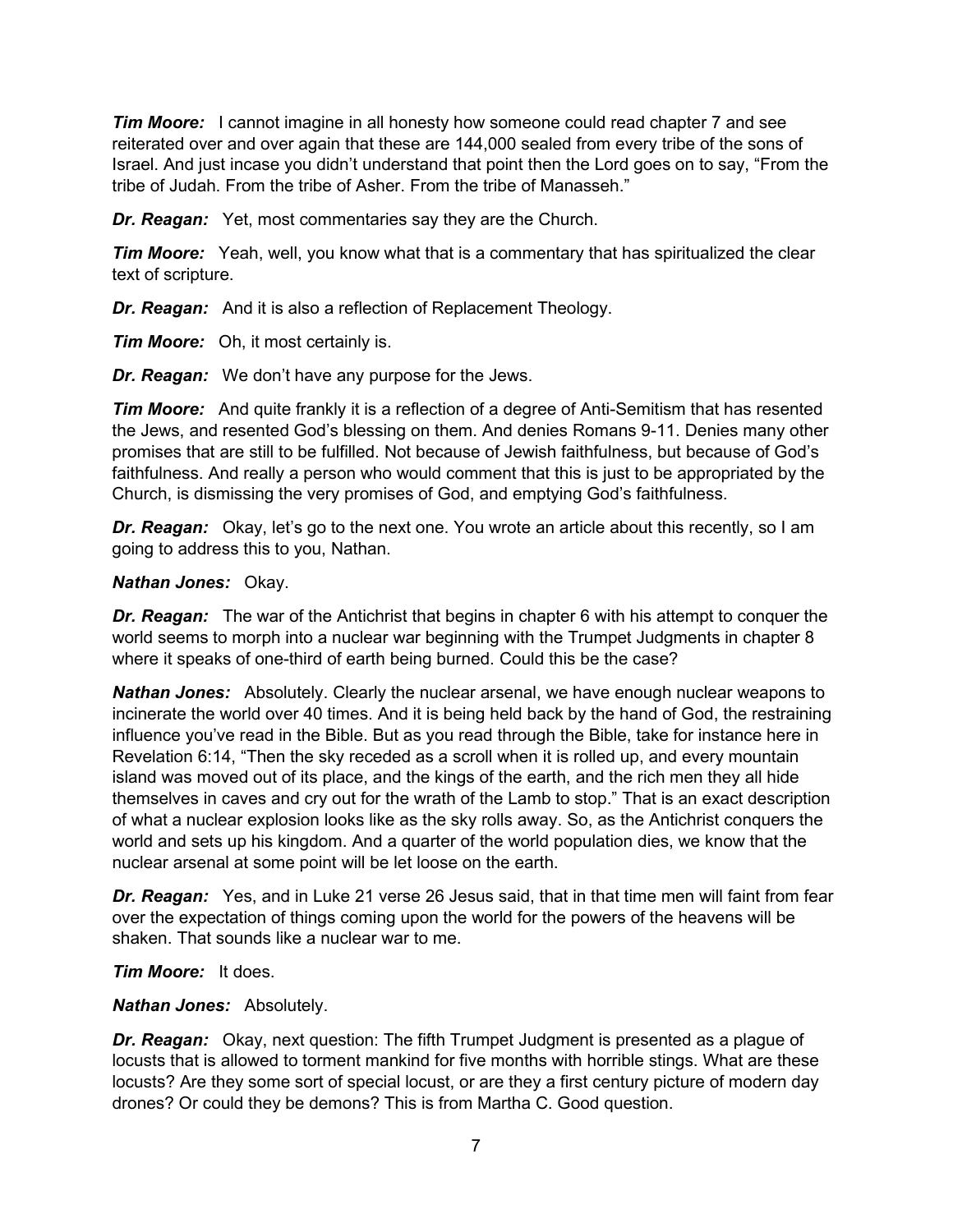*Tim Moore:* That is a good question. I will actually use an analogy of what we are experiencing right now, the reason our hair is a little long, as Nathan and I were commenting. Our world has seen a novel coronavirus, something we've never seen before come upon us as a pandemic. And so, even here in the modern era we have new, and I won't even call them improved, but new and deadly forms of viruses. This will be something new, and I won't even call it deadly because the Lord says that these locust will not be able to kill anyone, they will just sting and torment. And it also says that they are restrained in terms of their power, so they can only inflict those who do not already have the seal of God upon them. And so those who have rejected Jesus Christ will be tormented, they will wish that they could die, but they will not be able to. So, whether this is a natural pestilence, or whether this is a spiritualized demon, I don't think scripture is exactly clear on. And so, I am not going to speculate, but it will be a novel form of tormenting that the world has never seen.

*Dr. Reagan:* The sixth trumpet introduces an army of 200 million that kills one-third of mankind. Is this a real army, or is a supernatural army of demons? Good question.

*Nathan Jones:* Well, I would piggyback on what you said about the demons. At least in my interpretation I land on that what is released out of the bottomless pit is we have demons that are disembodied and torment mankind. But there are special demons kept in this place called the Bottomless Pit, in Hades that separates Paradise.

*Tim Moore:* Yeah, I lean that direction as well.

*Nathan Jones:* Yeah, I thought you did.

#### *Tim Moore:* Yes.

*Nathan Jones:* And they are let loose. So, we are talking about a 200 million man army. We are talking about four generals who ride these chimera like creatures, and these locust demons, all released out of the Bottomless Pit to torment people during the Trumpet Judgments. And so, to me it is an interpretation that this isn't a 200 million man human army, now this army from the east which we read about later in at the end of the Tribulation that's human, but this appears to be demonic in nature.

*Dr. Reagan:* Okay. Next question: In Revelation 10 there is a reference to seven peals of thunder. What are these?

*Tim Moore:* You know this is one of the mysteries that we do not know for sure in this regard. John was about to record what the thunders actually said, and he was told, "No, don't write that down." So, we don't even know what it was that they said. I think it is important to recognize though that these seven peals of thunder come in response to the lion roar of the Strong Angel, Nathan, one of your famous Strong Angels that comes down out of heaven, clothed with a cloud, with rainbow upon his head, his face like the sun, his feet like pillars of fire. And when he roars like a lion, then these seven thunders peal in response. We don't know for sure; it could be very much the earth itself crying out a response of rejoicing and celebrating that finally it is about to be restored as was promised. There will be no more delay we are told in verse 6 once this occurs. So, as soon as the thunder peal, whatever the words were in response to this roar, we are told that there will no longer be a delay for the restoration of the earth, as it says, the angels says, "And swore by Him who lives forever and ever, who created the heaven and the things in it, and the earth and the things in it, and the sea and the things in it, that there will be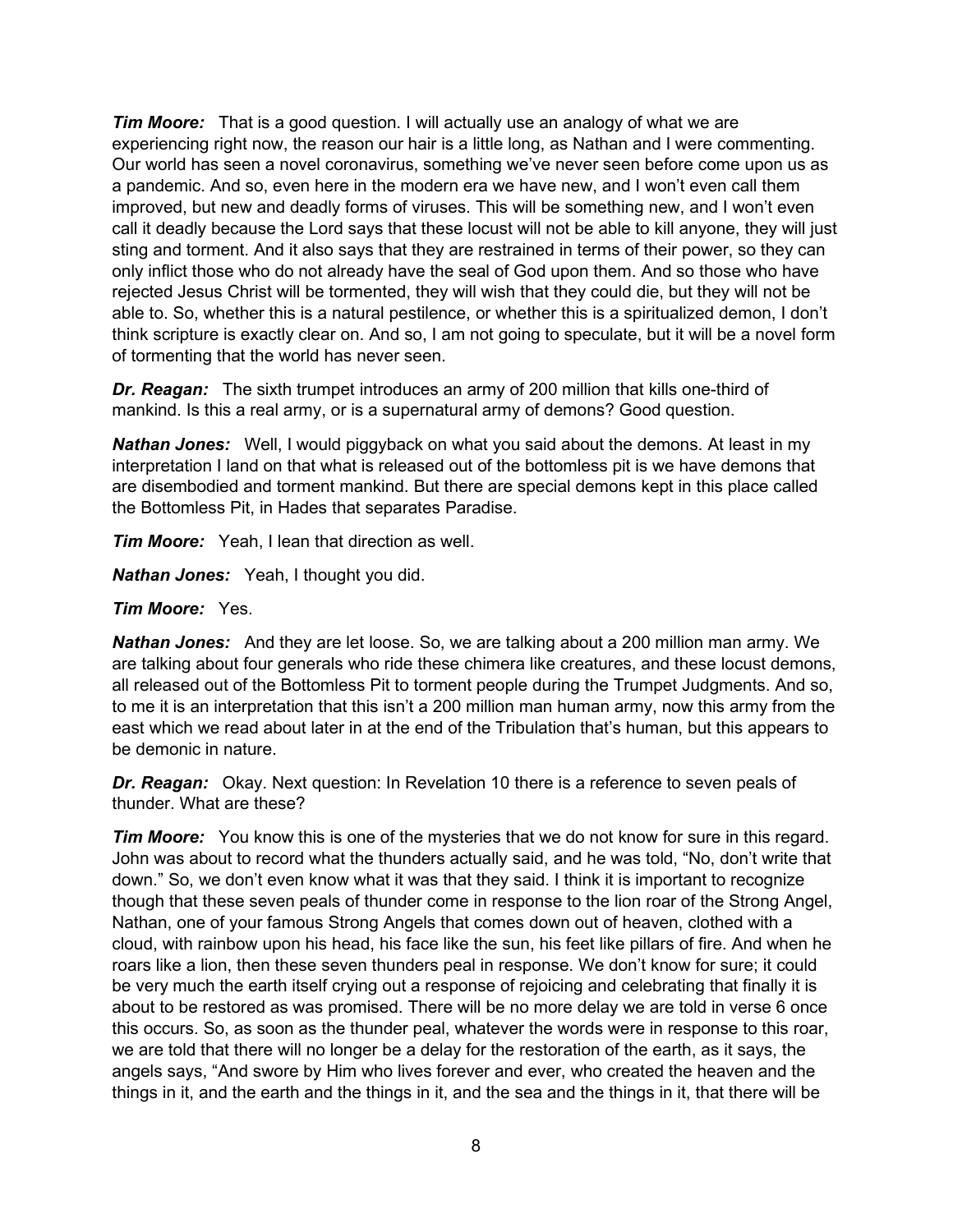delay no longer." In other words, it is finally time for the earth to be restored. So, what the thunder said, we do not know, but it is a rejoicing celebration that the time is now come.

*Dr. Reagan:* Okay, anything to add to that, or we go to the next question.

*Nathan Jones:* Well, I was really disappointed when I read that because you get to this climatic scene and these thunders say something, and then the angel says, "John, don't write that. Don't let people know." And you are like, aw, man. So, yes, it is very disappointing.

*Dr. Reagan:* Okay. Revelation 11 says there will be two witnesses in Jerusalem who will be preaching during the first half of the Tribulation calling the world to repentance. Who will these two men be? Boy, I get that question all the time.

*Nathan Jones:* Yes, well there are a few theories, mostly people land on Elijah because Elijah was promised to proceed Jesus' return, although John the Baptist did that, so could it be Elijah? Some say Moses because Moses didn't die. But he did die we read in Jude, so I don't think it's Moses. Others look to Enoch who was raptured before the Flood. So, you got Elijah and Enoch who didn't die, they would be logical candidates. There is also third, not as popular, but they are just two men, two Jewish men who got saved after the Rapture and they fulfill the role of prophet.

*Dr. Reagan:* Yeah, the early church fathers were almost unanimous in saying that they thought it was going to be Elijah and Enoch. In modern day times more people are talking about Elijah and Moses because of the type of miracles that were performed, and because those were the two who appeared at the Transfiguration with Jesus. But we don't know for sure.

*Nathan Jones:* No.

*Dr. Reagan:* We just don't know for sure. You want to add anything to that?

*Tim Moore:* No, sir, I agree that we don't know for sure.

*Dr. Reagan:* Okay. Chapter 13 of Revelation contains a lot of symbolic imagery. What do the women and the child represent?

*Tim Moore:* Well, I think that is a good example back in chapter 12 where the woman and the child are presented, that scripture defines itself. And so, it talks about this woman and the child and yet as you read the description of the woman she is a woman who has the sun and the moon under her feet, and on her head a crown of twelve stars, and she gives birth to a male child, and of course the dragon stands above trying to devour the child. But the child she gives birth to is a son, a male child who is to rule all the nations with a rod of iron. And the child was caught up to God and to His throne. Well, clearly that child is none other than Jesus Christ.

*Dr. Reagan:* Jesus Christ. And yet, recently we had prophecy experts saying it was the Church.

*Tim Moore:* Oh, yes.

*Dr. Reagan:* That this was evidence of a Rapture that was about to occur.

*Nathan Jones:* Well, they were looking it as astronomical signs, they call it the great sign of Revelation 12, the Jupiter, moon and--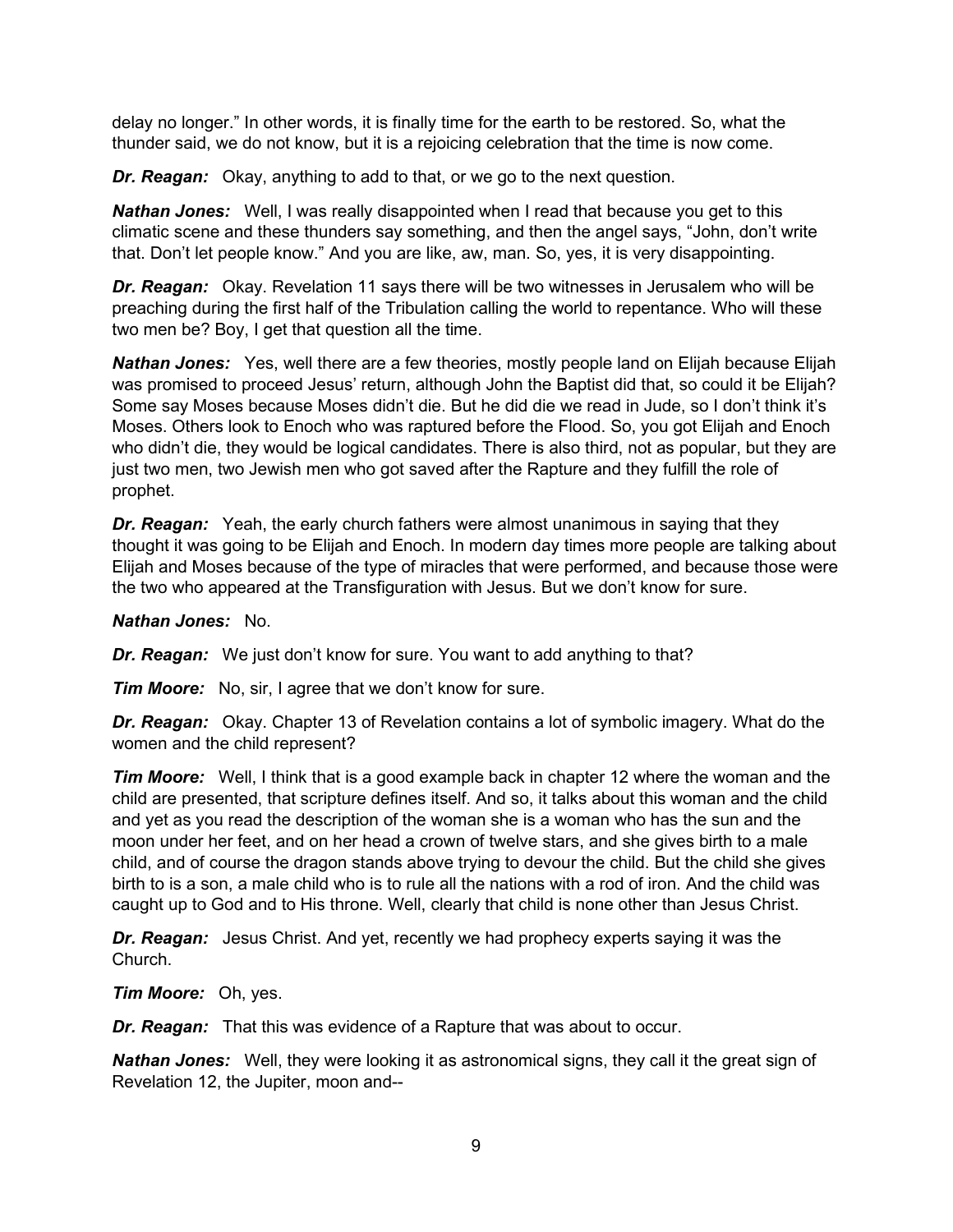*Dr. Reagan:* That is the kind of speculation that drives me nuts.

*Tim Moore:* It drives me crazy as well.

*Nathan Jones:* The Bible interpreted it right there.

*Tim Moore:* Right there it did.

*Nathan Jones:* So, clearly the woman is Israel, and the child is Jesus.

*Tim Moore:* The woman is Israel, and the Lord speaks to Israel as a woman, and calls her at times and in the past as a harlot.

*Dr. Reagan:* And in fact, that is not the first time that imagery is used of Israel, it is used by Joseph in one of his dreams.

*Tim Moore:* Exactly right.

*Nathan Jones:* Absolutely.

*Tim Moore:* So, Israel being called a woman, the Lord Himself referred to her as a harlot, when He said, "You have been unfaithful to me." He had prophets that spoke to that evidence in the past. And so, I think the woman is Israel, I don't just think, scripture says, and the child is Jesus Christ.

**Dr. Reagan:** Okay. We are about out of time, one last question: Revelation 13:14 says that in the middle of the Tribulation, a remnant of the Jews will be saved from the Antichrist, quote "on the two wings of a great eagle." Is this eagle a symbol of the United States? And if so, does that mean that our nation is going to provide the end time airlift that will save the Jews? Sent by Kathlyn C. of Washington State, and a question I get all the time.

*Nathan Jones:* Well, in context Israel is fleeing out of Jerusalem because the Antichrist desecrates the Temple, and they are taken under two wings of a great eagle and protected in the wilderness. People say, "Oh, well, America's symbol is the eagle. Therefore, America flies in and we rescue the Jews, and we bring them out." But again, symbolic Bible prophecy, interprets itself, you just have to go back to Exodus 19:4, Deuteronomy 32:11, Ruth 2:12, it is talking about the Holy Spirit's protective wings over its chicks.

*Tim Moore:* Amen. And there are eight nations in the world today whose nation symbol is an eagle.

*Nathan Jones:* Oh, I didn't know that.

*Tim Moore:* Mexico, Zimbabwe, Nigeria, Egypt.

*Nathan Jones:* Zimbabwe is going to sweep in.

*Tim Moore:* Yeah, Zimbabwe could sweep in. And we know from Zechariah chapter 12:3 that all of the nations of the earth will come against Jerusalem, against the Lord, as He returns. And so, that will include the United States if we are still here. We are not that eagle nation.

*Dr. Reagan:* Well, folks, those were the questions that we had for this program. I hope you will be back with us next week because then we are going to look at some more questions concerning the book of Revelation concerning the second half, these have all been concerning